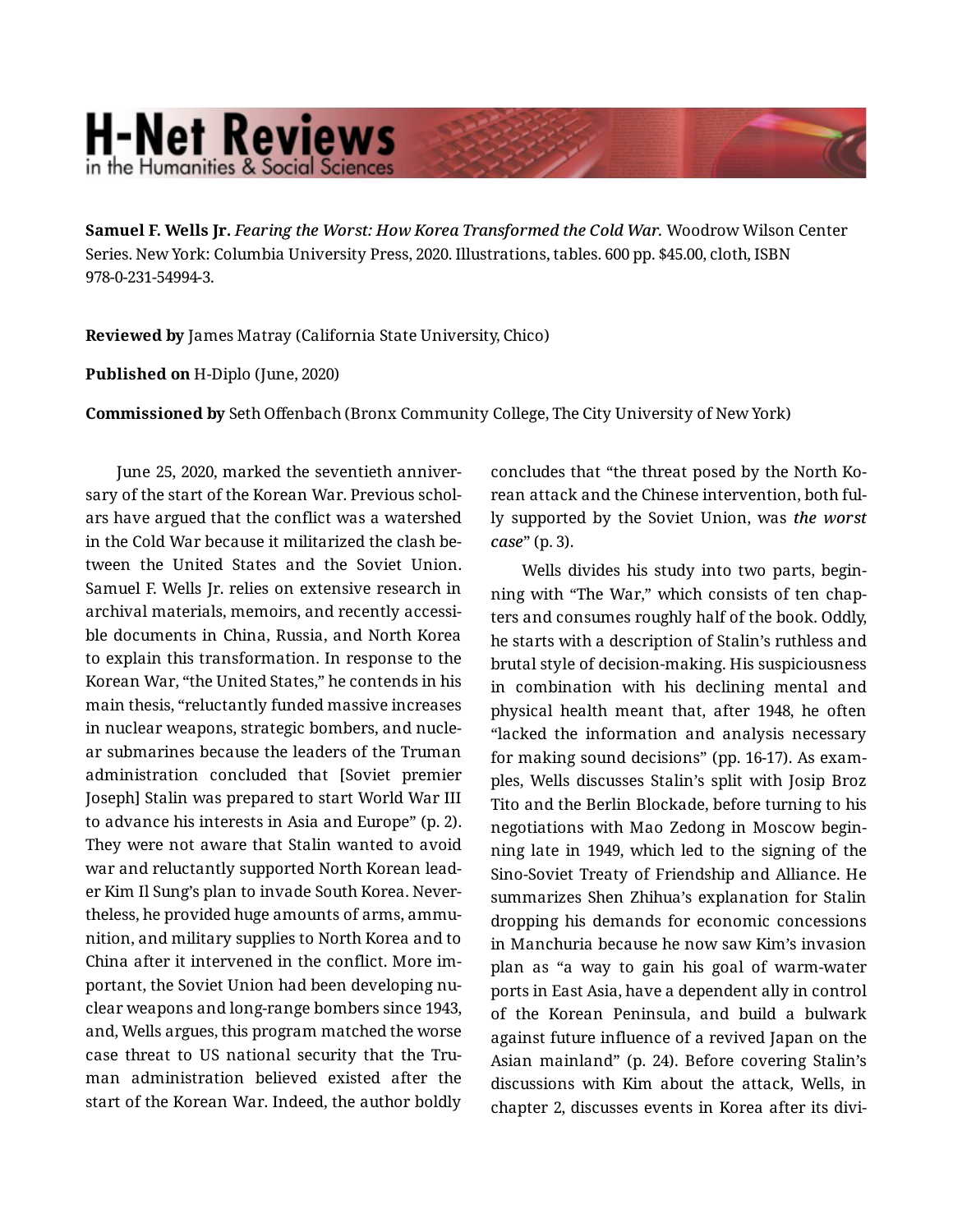sion in August 1945. Instability in South Korea ac‐ celerated after US occupation leaders rejected an existing leftist government and supported conser‐ vatives, while allowing police repression of dis‐ senters. Wells then describes the actions of two Soviet officials, Colonel-General Terrentii F. Stykov and Colonel Alexandre M. Ignatiev, in helping Kim become the supreme leader of North Korea be‐ cause of "his war experience, ambition, and mal‐ leability" (p. 35).

Chapter 3 identifies the problems that Presi‐ dent Harry S. Truman had after World War II in trying to reduce defense spending, while preserv‐ ing national security. It also covers the familiar ground of his struggles to deal with Republican criticism for his alleged loss of China to Communism. Wells discusses such events as the Potsdam Conference before covering Truman's adoption of the containment policy and its application in Western Europe. Regarding East Asia, although most scholars agree that there was no chance to drive a wedge between Moscow and Beijing, he op‐ timistically asserts that "fear of more intense con‐ gressional attacks and a fundamental opposition to communist ideology prevented the administra‐ tion from any serious pursuit of this promising pol‐ icy option" (pp. 53-54). Truman and his advisors in‐ stead focused on strengthening Japan. "A strong factor behind Truman's decisions to limit commit‐ ments to the Chinese Nationalists and South Ko‐ rea," Wells contends, "was a sharp downturn in the economy in the spring of 1949" (p. 56). Truman did not think the Soviets would initiate war because of US military strength, industrial superiority, and possession of the atomic bomb. McCarthyism pre‐ sented a bigger challenge, as Wells explains in chapter 4, because it intensified "a firestorm of charges that the administration was soft on com‐ munism [that] threatened its ability to implement any of its policies" (p. 61). The Truman administra‐ tion's complacence, he argues, allowed false and baseless charges to create an atmosphere of na‐ tional hysteria.

Disagreement late in 1949 over whether the United States should develop a hydrogen bomb led to Truman instructing the National Security Coun‐ cil (NSC) to provide a recommendation on the matter. He approved its proposal to proceed with building the weapon in conjunction with prepar‐ ing a review of US strategic programs. Chapter 5 examines how the director of the Policy Planning Staff, Paul Nitze, drafted NSC Paper 68. After de‐ scribing George F. Kennan's failed effort to moder‐ ate the document, Wells provides a detailed sum‐ mary of its contents. In its rhetoric, he concludes, "lie the seeds of justification for many subsequent actions against the global communist movement" (p. 99). NSC 68 reiterated prior objectives but was "more hostile and more urgent," as well as "amaz‐ ingly incomplete and amateurish" (pp. 106, 107). Truman did not approve it because of his commit‐ ment to budget reduction. Wells joins other schol‐ ars in arguing that there would have been no great increase in US defense spending if North Korea had not attacked South Korea, which receives cov‐ erage in chapter 6. Although Kim was "the driving force" behind the invasion, "Stalin was the enabler and ultimate decisionmaker who shrewdly manip‐ ulated Mao into pledging to provide emergency rescue services" (p. 108). After describing the for‐ mation and strengths of the North Korean army, Wells emphasizes Soviet primacy in formulating the invasion plan. South Korea could not stop the advance due to inept leaders, but no internal up‐ rising occurred to help the invaders.

Chapter 7 covers familiar ground in present‐ ing the conventional interpretation of the Truman administration's initial response to the start of the Korean War. US officials were certain the Soviet Union had ordered the attack and Truman was de‐ termined to defend South Korea. In assessing the deliberations at the Blair House meetings, Wells minimizes any evidence of hesitation and empha‐ sizes the certainty of a full US military commit‐ ment to defeat the Communist invaders. A summa‐ ry of well-known events follows, to include US ac‐ tions at the United Nations, General Douglas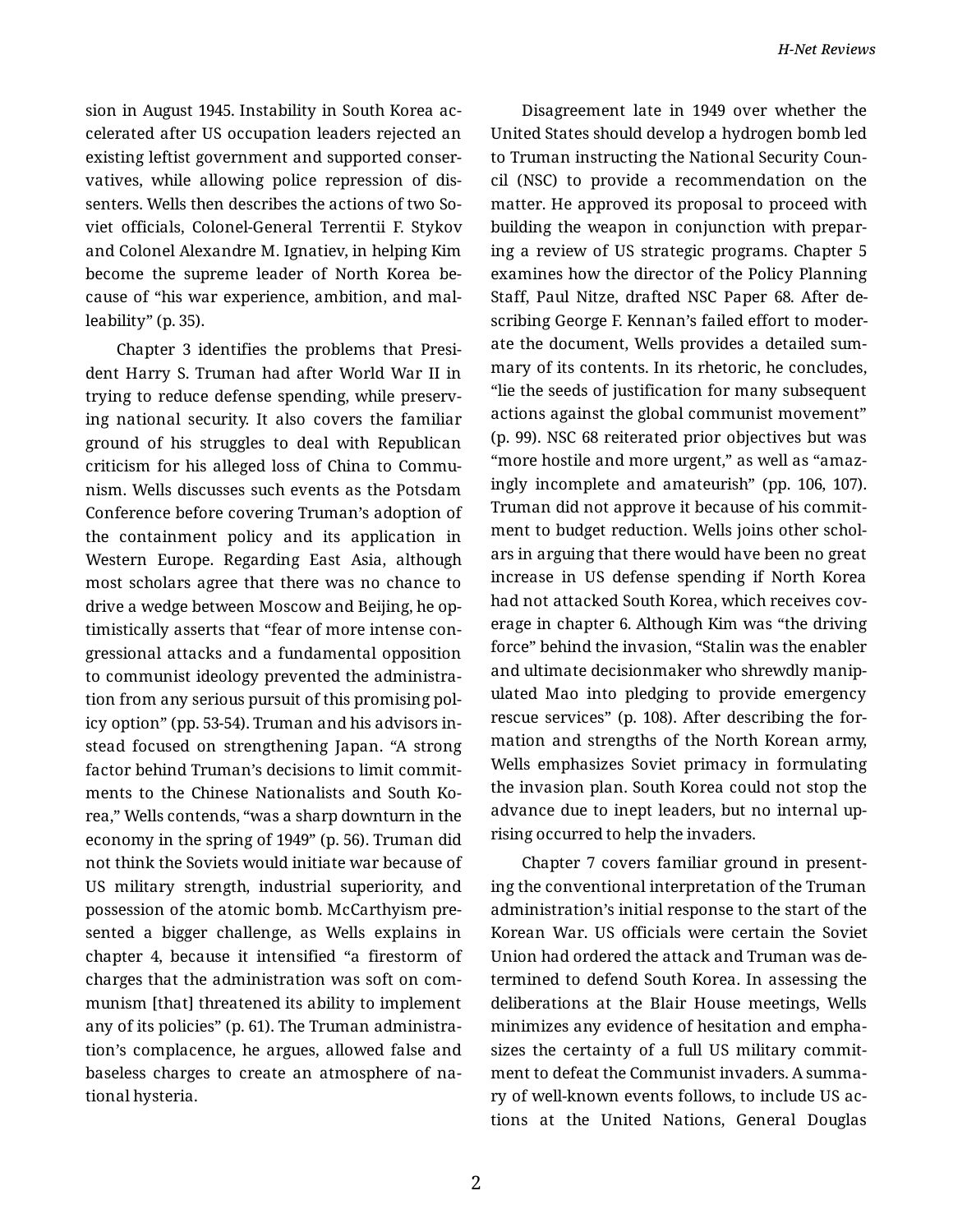MacArthur's request to commit ground troops, Task Force Smith, the steady retreat of US forces, and stabilization of battle lines at the Pusan Perimeter. Wells considers it close to inevitable that Truman would intervene in Korea "to protect the nation and his presidency" but criticizes him for failing to secure congressional approval that he was certain to receive because of strong public support (p. 141). Indeed, chapter 8 begins with ref‐ erences to how some Republicans asked the presi‐ dent almost immediately why he had not consult‐ ed Congress. But Congress did approve supplemen‐ tal appropriations requests reflecting Truman's de‐ cision to implement NSC 68. The president's other problem was MacArthur, who visited Taiwan in late July and criticized US policy regarding the is‐ land in his letter to the Veterans of Foreign Wars. Wells profiles MacArthur before describing the In‐ chon Landing, liberation of Seoul, and prepara‐ tions for crossing the 38th parallel and reunifying Korea.

Chapter 9 starts with a description of Mao's initial policies to build a new China with sweeping social, economic, and political reforms. Although he was aware of North Korea's plan to attack, Kim withheld specifics, providing the basis for subse‐ quent tensions. Wells provides a profile of Mao and a summary of his victory in the Chinese Civil War before relying on the most recent scholarship to trace Beijing's decision to intervene in Korea. Mao dominated what was a tortuous process in which he hesitated because of opposition from his colleagues who feared that war with the United States would devastate the People's Republic of China (PRC), as well as Stalin's refusal to provide air support. Wells contends that "Mao had no ac‐ ceptable choice but to intervene in order to obtain the arms and supplies he needed, to prove to Mos‐ cow that he was a loyal ally, and to protect China's security interests against its principal enemy, the United States" (p. 197). At first, the Chinese volun‐ teers, as chapter 10 describes, experienced com‐ plete success in pushing US forces south of the 38th parallel, despite disputes with North Korea "over

unity of command, strategy and tactics, allocation of supplies, control of the railroads, and treatment of deserters and captured prisoners" (p. 200). Wells provides a profile of Marshal Peng De-huai, com‐ mander of the Chinese People's Volunteers, just one-third the length of that for General Matthew B. Ridgway, commander of the US Eighth Army and then United Nations Command (UNC) forces, ex‐ plaining how the latter revived the spirit of his troops for a counteroffensive pushing the Chinese back into North Korea. He concludes with an as‐ sessment of how China, the United States, and the Soviet Union all made gains from the war at the expense of both Koreas.

Part 2, titled "The Transformation," contains seven chapters that explain how the Korean War was responsible for igniting "a huge escalation of the strategic arms competition between the United States and the Soviet Union" (p. 234). Chapter 11 describes how Secretary of Defense George C. Mar‐ shall and his subordinate and then successor Robert A. Lovett guided the US military buildup during the Korean War. The two "already had an unusually close working relationship," having in‐ teracted regularly in the War Department during World War II (p. 238). When Marshall was secre‐ tary of state from 1947 to 1949, Lovett served as his undersecretary. After profiling the two men, Wells discusses British prime minister Clement Attlee's visit to Washington in December 1950 and the Tru‐ man administration's decision to seek a negotiat‐ ed settlement to the war. He then traces Marshall and Lovett's role in gaining congressional ap‐ proval for three defense budget supplements for fiscal year 1951 and 60.4 billion dollars for fiscal year 1952, "the largest military budget approved since 1945" (p. 261). Contrasting with this success, Secretary of State Dean G. Acheson labored to strengthen the North Atlantic Treaty Organization (NATO), rearm West Germany, and promote West European integration, which receives coverage in chapter 12. Wells also summarizes the "Great De‐ bate" over deploying more US troops in West Eu‐ rope. "Acheson," he concludes, "played the leading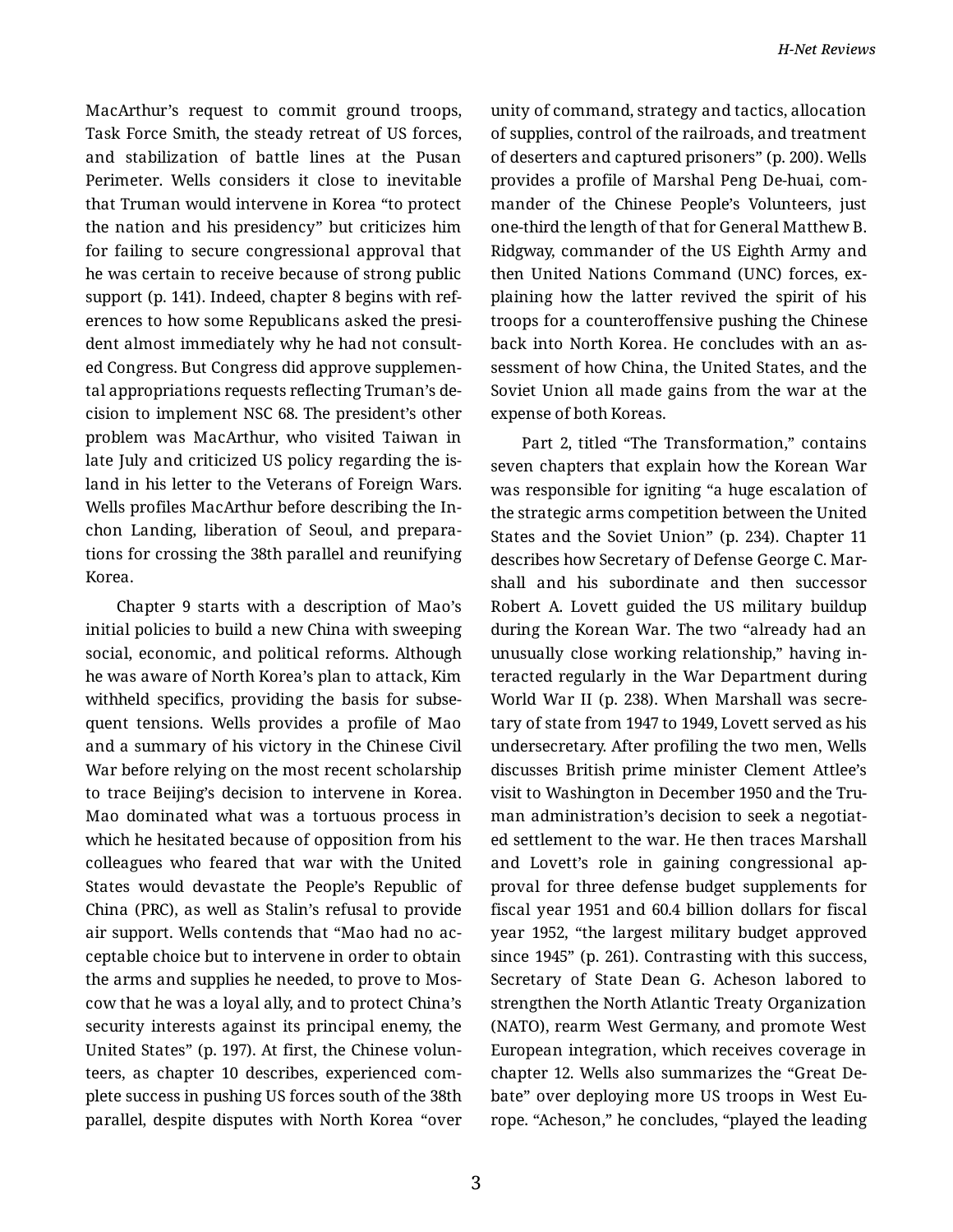role in building a strong, prosperous, and united Western Europe that frustrated any Soviet effort to divide and dominate the whole continent" (p. 303).

Chapters 13 and 14 explain how Soviet aero‐ nautical engineer Andrei Tupolev and US Air Force lieutenant general Curtis LeMay played the central role in the origins and development of the strate‐ gic air power programs respectively of the Soviet Union and the United States. During World War II, US rejection of requests for B-29s motivated Stal‐ in's decision to build his own strategic bombers. He selected Tupolev as chief designer because he "had an enviable international reputation in the rapid‐ ly developing field of aeronautical design and en‐ gineering" for reasons that Wells describes in de‐ tail (p. 305). Tupolev reverse-engineered US B-29s that Stalin refused to return after their wartime landings in Siberia to design a Soviet strategic bomber. But he did not perfect his jet-powered Tu-95 that could deliver atomic bombs on the Unit‐ ed States until 1957, accomplishing this feat "under constant police supervision and suspicion and with inferior technology in electronics, computers, and metallurgy" (p. 326). By that time, the United States possessed a far superior atomic strike force because of the leadership of LeMay.

The Strategic Air Command (SAC) after its cre‐ ation in 1946 had suffered from misplaced priori‐ ties and unpreparedness for combat until LeMay became its commander in October 1948. Wells ex‐ plains why he emerged from World War II as an air force hero before focusing his postwar atten‐ tion on putting "the United States at the forefront of aviation and space technology" (p. 349). He im‐ proved training and discipline at SAC, making it "the most powerful and best-prepared deterrent force in the world" (p. 365).

Wells introduces Igor Kurchatov in chapter 15, explaining how the physicist was the key figure in the development of Soviet nuclear weapons. The Soviets "had created the world's best espionage service" before World War II and "learned quickly of each step taken in British and American [nucle‐ ar] research" (p. 375). In March 1943, Kurchatov be‐ came the director of a new Soviet program to de‐ velop nuclear energy. A year later, he audaciously wrote Stalin directly, emphasizing his desperate need for critical raw materials, machinery, and scientists. The US atomic attack on Hiroshima gave Stalin the incentive to comply. With intensive post‐ war mining of uranium in Eastern Europe, serious work began on building a reactor in early 1946. Technical and safety problems delayed progress until August 1949 when Kurchatov's team success‐ fully tested the first Soviet nuclear device, but at a huge financial cost and with the loss of many lives to radiation and damage to the environment. This event shocked US leaders and the Central Intelli‐ gence Agency (CIA) did not expect it. Until the Ko‐ rean War, the CIA lacked a clear mission and strong leadership. Walter Bedell Smith, the subject of chapter 16, reluctantly submitted to Truman's pressure on him to become CIA director in July 1950 and then acted vigorously to centralize man‐ agement, improve the quality of personnel, and promote collaboration and efficiency. While he succeeded in persuading MacArthur to cooperate with CIA agents, efforts to penetrate Korea and Chi‐ na with hastily recruited agents failed miserably.

Clear and engaging prose is a strength of this study. Wells deserves special praise not only for his extensive research in primary documents but also for his consultation of a long list of secondary works. In addition to a good map of Korea, there is a table charting increases in US defense spending and military manpower in each service from 1950 to 1953, another listing the number of personnel and bases in SAC, and five more displaying annual totals of various SAC aircraft from 1946 to 1954. Scattered throughout the text are nineteen photo‐ graphs, mostly of Truman with top advisors, but also of Mao and Stalin in Moscow, US soldiers in combat, MacArthur at Inchon, Smith in South Ko‐ rea, Kim (twice), Senator Joseph McCarthy, Peng, Ridgway, Tupolev, LeMay, and Kurchatov. A chronology identifies significant events beginning with British initiation of nuclear weapons research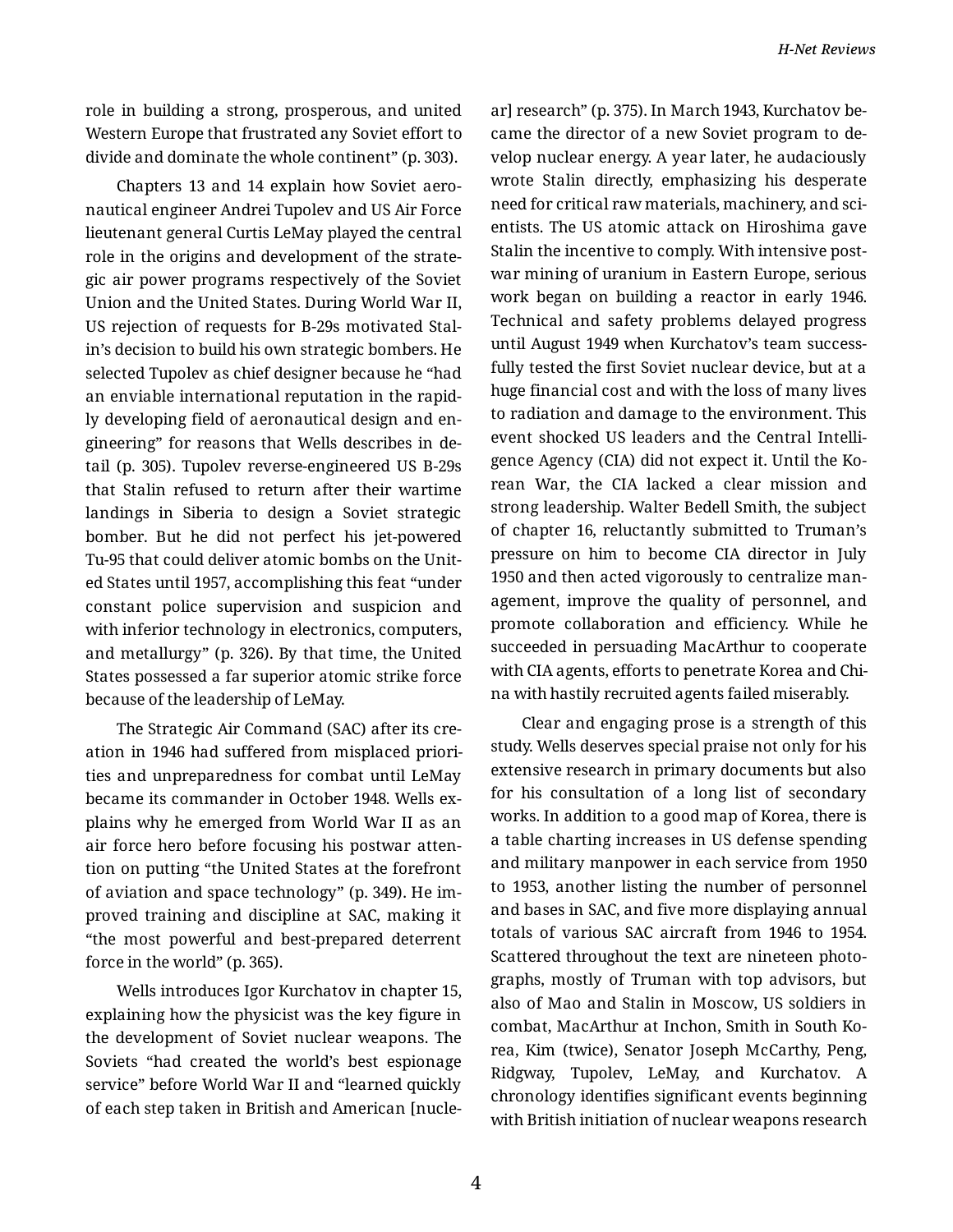in September 1941 to the Soviet Tu-95 strategic bomber's entry into service in September 1957. Dominating the narrative are personal profiles of both US and Soviet leaders, but some are excessive in length, notably the one on Smith. Wells includes much detail that is unnecessary, for example, telling readers about the musical talent of Tupolev's wife and that LeMay "greatly desired" the birth of his daughter (p. 339). Disregard for chronological sequence often causes confusion, such as coverage of NSC 8/2 before a description of NSC 8, which initially defined prewar US policy in Korea. Repetition of information also is not un‐ common. For example, Wells notes twice how, at Inchon, MacArthur was the first unified comman‐ der to accompany a US assault force into battle.

Coverage of the reasons for the division of Ko‐ rea at the 38th parallel is virtually nonexistent in this study. Wells states erroneously on both points that the United States and the Soviet Union "creat‐ ed a version of trusteeship in early 1946 as the Joint Commission, but this body was doomed from the start because neither power would accept the operating conditions for Korean institutions that the other proposed" (p. 28). He also claims falsely that "South Korea informally became part of the Marshall Plan assistance program" (p. 29). More‐ over, there is an assortment of additional factual errors. Japan surrendered in August, not Septem‐ ber, 1945. The United States exploded the first atomic bomb not at Alamogordo, New Mexico, but one hundred miles northwest of that city. Wells identifies Prime Minister Winston Churchill alone as representing Britain at the Potsdam Confer‐ ence, ignoring Attlee, his replacement. Tito, not the Soviet Union, was threatening the internal stabili‐ ty of Greece in 1946. The Communists staged the coup in Czechoslovakia in February, not March, 1948. The Berlin Blockade began not in early May but in late June 1948. It was in the spring and sum‐ mer of 1949, not during early 1950, that "skirmishes increased in frequency and intensity between the two Koreas" (p. 277). Since the armistice in July 1953, the demilitarized zone in Korea has not been

at the 38th parallel. Wells also misspells "Gallop poll" and Charles A. "Lindberg" (pp. 48, 330).

Wells advances some interpretive arguments that are unpersuasive. For example, he reports that Truman traveled to Potsdam "with a desire to con‐ tinue cooperation with the Soviet Union," but this attitude would evaporate after Japan's surrender (p. 46). This certainly was not true of Korea, as he purposely refused to discuss a previously agreed on plan for a postwar trusteeship for the country. "Yet we now know," Wells writes, "that Chinese leaders were deeply troubled by [US movement of the Seventh Fleet into the Taiwan Strait and aid to Chiang Kai-shek's government], which they saw as Washington again siding with the Nationalists in the civil war" (p. 164). In fact, Beijing publicly con‐ demned these actions at the time. Wells relies on a presidential press statement of July 13, 1950, alone to prove that Truman "wanted to delay any policy decision [to cross the 38th parallel] until [he] saw a successful US counteroffensive at Inchon and had a better sense of Soviet and Chinese intentions" (p. 163). Most important, Wells does not establish con‐ sistently the relationship between the Korean War and specific events he describes that transformed the Cold War. An exception is the LeMay chapter, where he explains the expanded role of air power in the war and deployment to Okinawa and place‐ ment under SAC control of nuclear bombs. Similar‐ ly, in the Smith chapter, Wells shows how the Kore‐ an War forced decisions that improved the organi‐ zation and effectiveness of US intelligence agen‐ cies. By contrast, the word "Korea" appears just once in the Tupolev chapter and the conflict re‐ ceives only slightly more coverage in the Kurcha‐ tov chapter.

Wells rarely presents proof for his main thesis that the Korean War justified US leaders fearing the worst. An exception is when he twice relates Truman's reaction after reading a CIA report of Chinese prime minister Zhou En-lai's remark to the East German ambassador that the PRC was prepar‐ ing for a third world war. "It looks like World War

5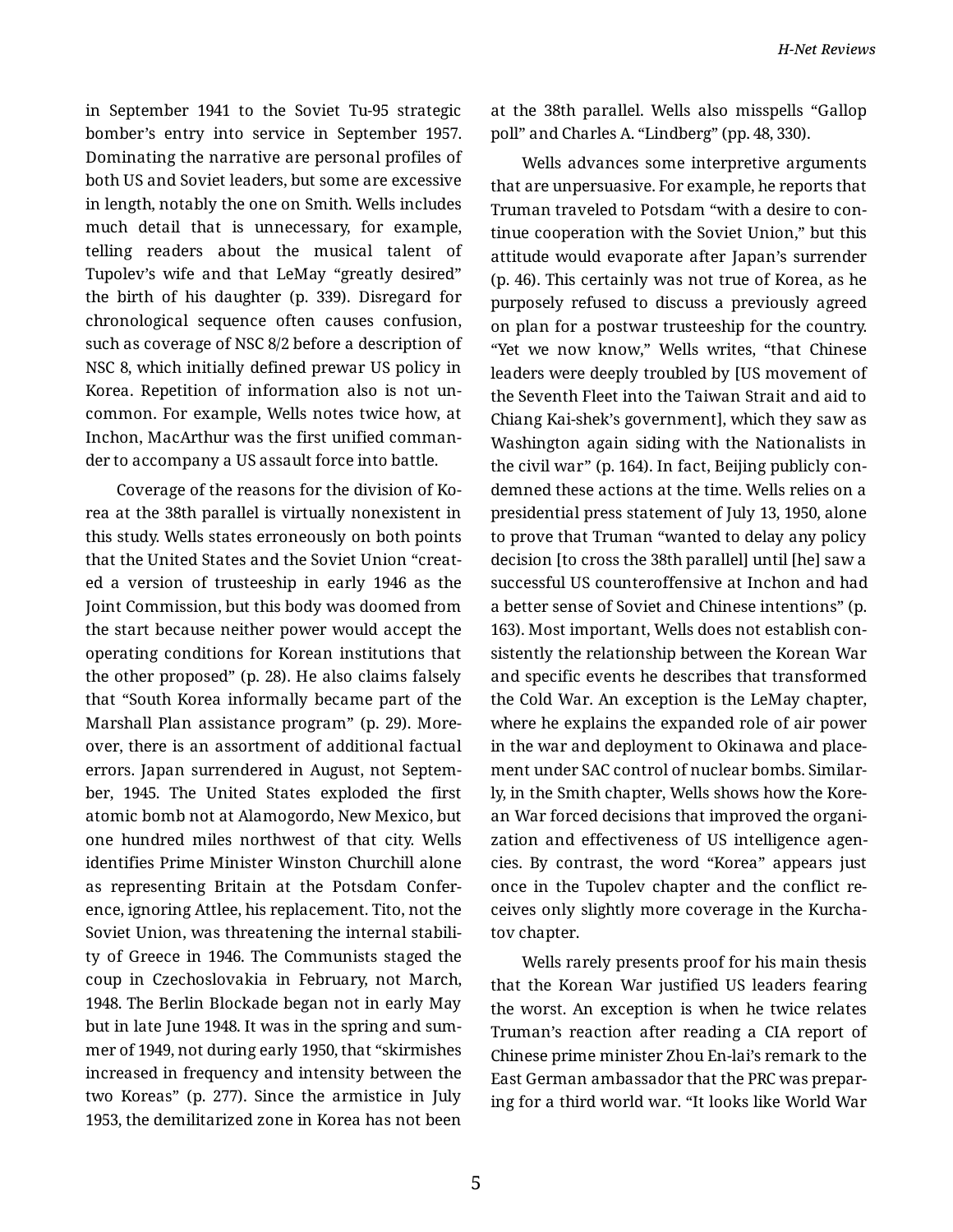III is here," he declared (pp. 205, 488). Wells in fact presents evidence that contradicts his main thesis. In January 1952, Truman proposed 48.6 billion dol‐ lars in defense spending for fiscal year 1953 and Congress approved 47 billion dollars (p. 267). Sig‐ nificantly, this action resulted in a decrease from the prior year of more than 13 billion dollars in the US defense budget, indicating that neither the Tru‐ man administration nor Congress were fearing the worst. "The combination of budget pressure and frustration with the land war in Korea," he ob‐ serves, "had persuaded Congress and the reluctant administration to resume a fundamental shift in US strategy—begun in 1949 and delayed during the war in Korea—toward a clear priority for air pow‐ er focused on the delivery of strategic nuclear weapons" (p. 268). Wells does not explain why the Korean War failed to persuade US leaders to main‐ tain or raise levels of defense spending after the first eighteen months of the conflict. Inexplicably, like many early histories of the Korean War, Wells devotes less than four pages to examining the last two years of the conflict.

*Fearing the Worst*'s final chapter is its conclu‐ sion. There, Wells repeats information and arguments that he has presented in this study. Howev‐ er, he also advances a few new surprising con‐ tentions. For example, he states that because US leaders "had no hint of Mao's personal decision in July 1950 to intervene in Korea,... the Truman administration was justified in directing MacArthur to cross the 38th Parallel and try to crush the disor‐ ganized North Korean Army" (p. 487). Truman fired MacArthur, Wells claims, because his "appeal for Republican support in Congress was the final straw," even though the president later said that he decided to remove him after the general issued a public demand for the enemy's surrender that torpedoed a planned peace initiative (p. 480). Accord‐ ing to the author, "the immense resources Stalin invested in his programs for nuclear weapons and long-range bombers and the difficulties the Tru‐ man administration had in winning congressional support for necessary funding" made it "necessary

for the administration to argue that the Korean conflict could develop into a global war if the Unit‐ ed States did not make a strong stand for strategic superiority" (p. 488). Wells, in his second to last sentence, argues that Korea thus initiated a military buildup that gave President John F. Kennedy the "instruments ... to force the Soviets to back down and remove their nuclear weapons and mis‐ siles from Cuba" (p. 489). Of course, Kennedy's tradeoff of agreeing to remove US missiles from Turkey exposes this argument as interpretive hy‐ perbole.

*James I. Matray is emeritus professor of histo‐ ry at both California State University, Chico and New Mexico State University. He has published more than fifty articles, book chapters, and essays on US-Korean relations during and after World War II. Matray's most recent major publication is* Crisis in a Divided Korea: A Chronology and Refer‐ ence Guide *(2016). He serves as editor in chief of the* Journal of American-East Asian Relations*.*